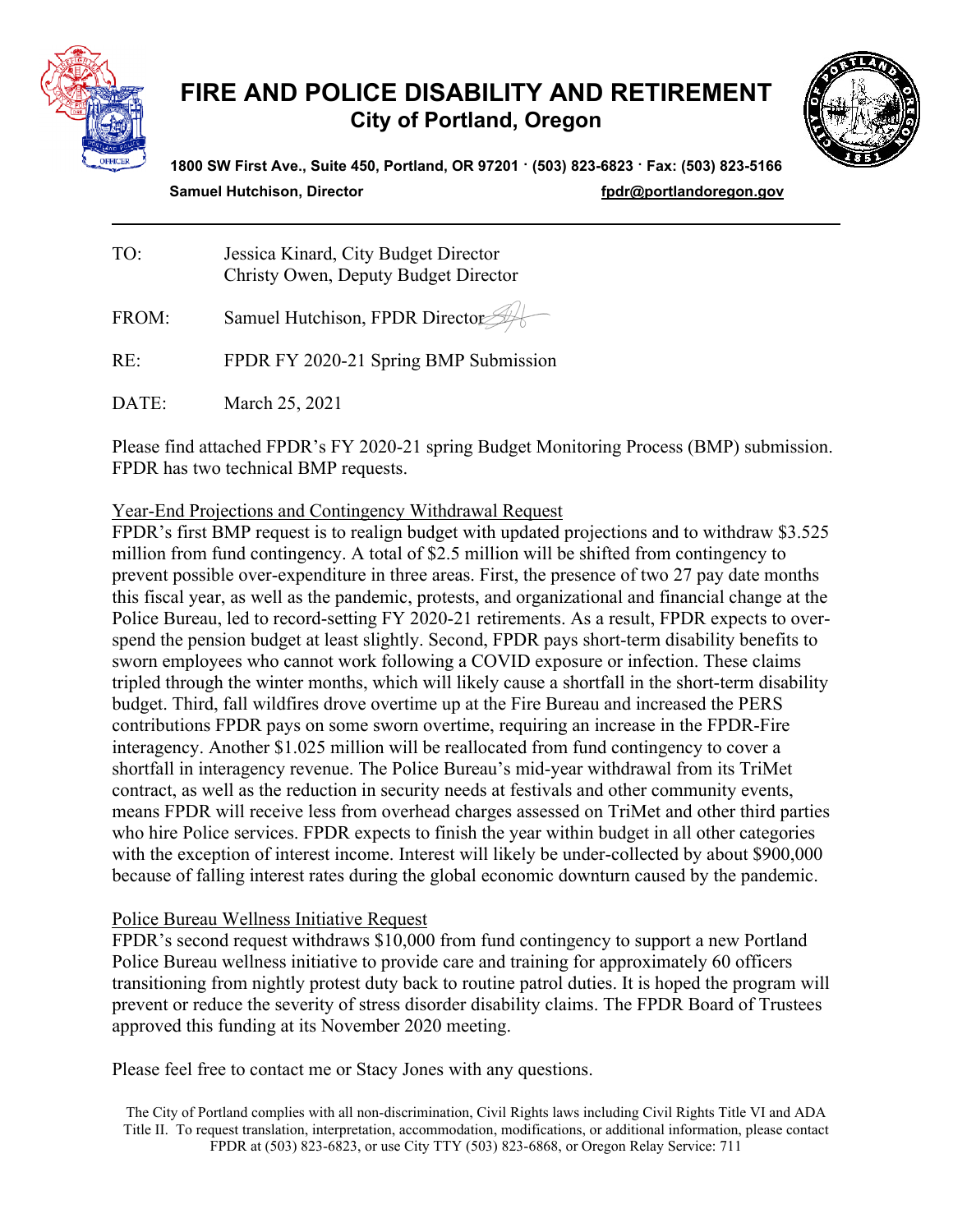# **DR - Bureau of Fire & Police Disability & Retirement DP Type Technical Adjustments**

**Request Name:** 11633 -PPB Wellness Initiative

## **Package Description**

This request increases the Police-FPDR IA by \$10,000 to fund a new wellness program for Police Rapid Response Team members transitioning back to regular duty. The Wellness Initiative will prepare approximately 60 officers assigned to nightly protests to transition back to regular police and patrol duties by providing care and training for officer mental, emotional, and physical health. Specifically, these funds will support a two-week training program that will normalize the employees back to their regular shifts, as well as 3-month follow ups for up to two years. It is anticipated that this program will reduce or prevent some filings of stress disorder claims.

This funding was approved by the FPDR Board of Trustees at the November 2020 board meeting.

#### **Service Impacts**

None

### **Equity Impacts**

None

| <b>Account Name</b> |                                 | 2020-21 SPRING Requested<br>Adj |
|---------------------|---------------------------------|---------------------------------|
| Expense             | Contingency                     | $-10,000$                       |
|                     | Internal Materials and Services | 10,000                          |
| <b>Expense</b>      | Sum:                            | $\mathbf{0}$                    |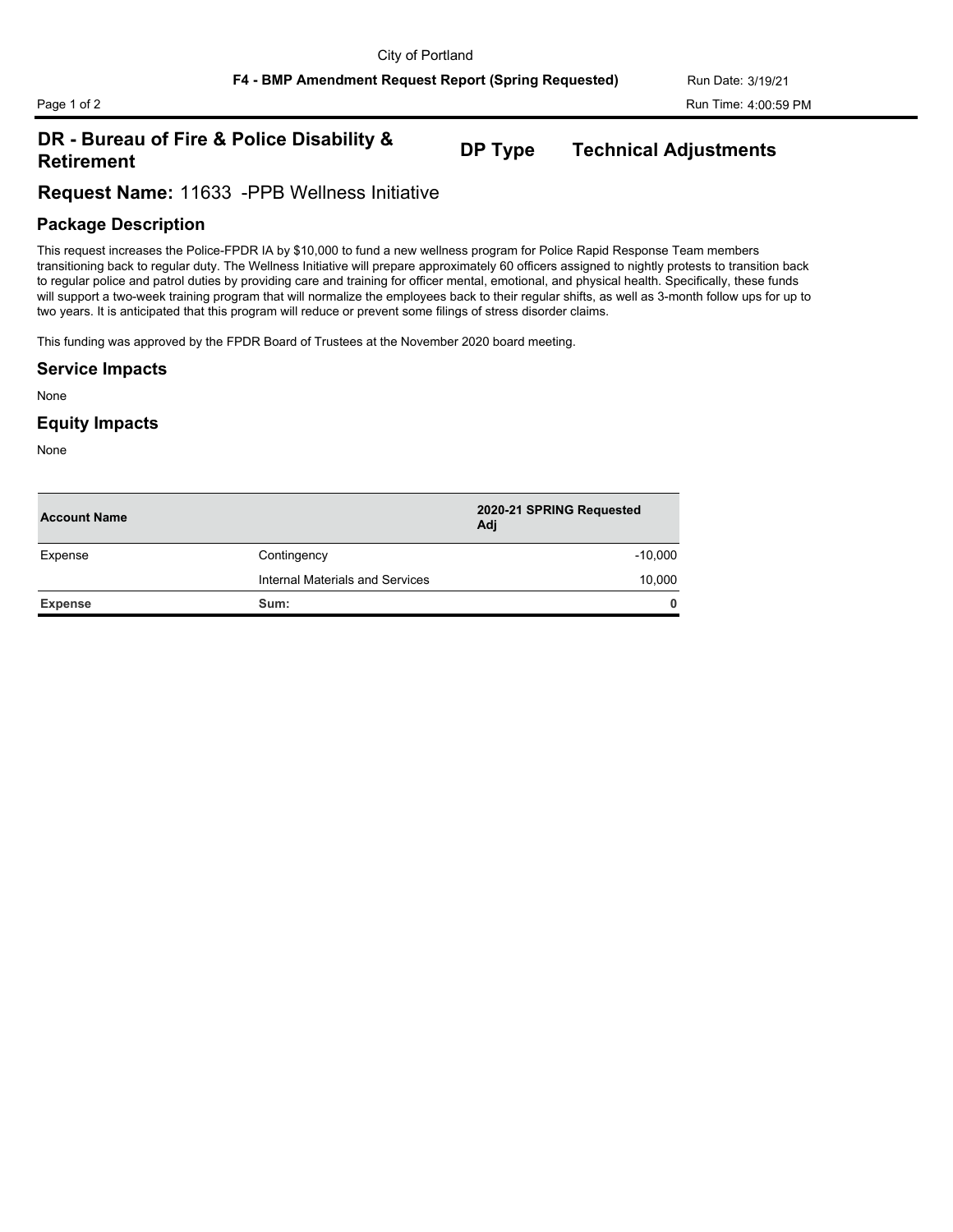# **DR - Bureau of Fire & Police Disability & Retirement DP Type Technical Adjustments**

**Request Name:** 11634 -Adjust Budget to Projections

# **Package Description**

This technical adjustment shifts a total of \$3.525 million from fund contingency to prevent overexpenditure and offset under-collection of interagency revenue.

FPDR is requesting to move \$1.0M from contingency to the pension budget to cover a larger number of current year retirements than anticipated. In this fiscal year there were two 27 pay date months (in which 27 pay dates, rather than the usual 26, are included in pension calculations), which yielded increased retirements at the Police and Fire bureaus. In addition, COVID-19, protests, and organizational/ financial change at the Police Bureau led to additional retirements.

FPDR is requesting to move \$1.0M from contingency to the disability budget for short term disability benefits. These funds will cover increased costs for sworn employees' disability benefits while they were unable to work following a COVID-19 exposure or while recovering from a COVID-19 infection.

FPDR is requesting to shift \$0.5M from contingency to the FPDR-Fire IA, to cover increased PERS contributions as a result of higher than anticipated overtime at the Fire Bureau, largely due to the record-setting 2020 wildfire season.

Finally, FPDR is requesting to reduce the Police IA by \$1.025M, related to secondary employment revenue. When police services are contracted out to third parties - most notably TriMet - the third party reimburses the City for wages, benefits, and overhead, including an FPDR-specific overhead rate intended to compensate the City for pension and disability benefits. With the Police Bureau's mid-year withdrawal from its TriMet agreement, and the reduction in security needs at festivals and other community events, the Police Bureau expects to collect and pass to FPDR only 1/3 of the budgeted overhead revenue.

#### **Service Impacts**

None

#### **Equity Impacts**

None

| <b>Account Name</b> |                                        | 2020-21 SPRING Requested<br>Adj |
|---------------------|----------------------------------------|---------------------------------|
| Expense             | Contingency                            | $-3,525,000$                    |
|                     | <b>External Materials and Services</b> | 2,000,000                       |
|                     | Internal Materials and Services        | 500,000                         |
| <b>Expense</b>      | Sum:                                   | $-1,025,000$                    |
| <b>Account Name</b> |                                        | 2020-21 SPRING Requested<br>Adj |
| Revenue             | Interagency Revenue                    | $-1,025,000$                    |
| Revenue             | Sum:                                   | $-1,025,000$                    |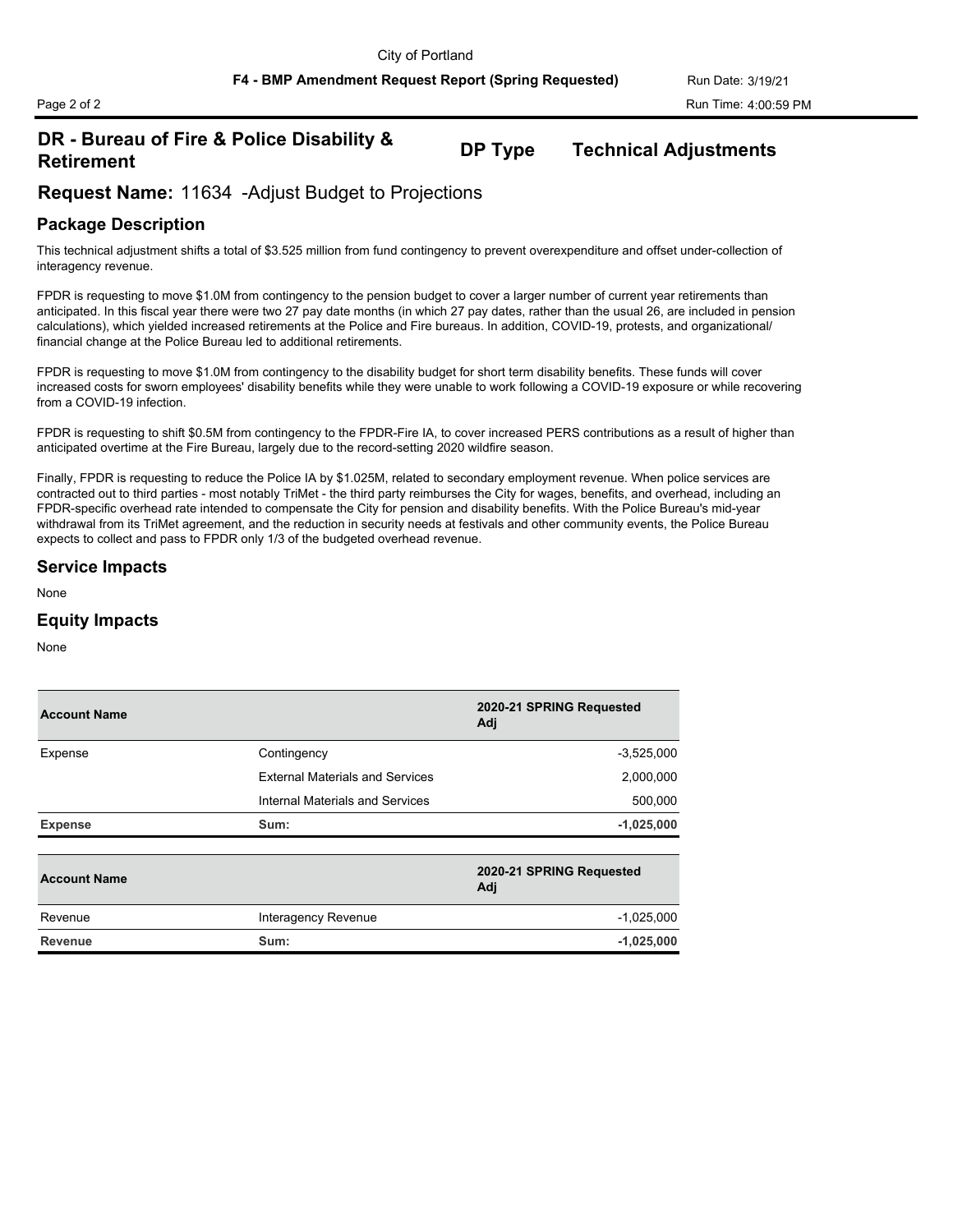# **Bureau of Fire & Police Disability & Retirement - Fund 800**

| <b>Major Object</b>                    | <b>2020-21 SPRING</b><br><b>Requested Total</b> | 2020-21 March<br><b>Actuals YTD</b> | <b>2020-21 SPRING</b><br><b>Projection</b> | % Projected Actuals<br>to Requested Total |  |
|----------------------------------------|-------------------------------------------------|-------------------------------------|--------------------------------------------|-------------------------------------------|--|
| Capital Outlay                         | \$50,000                                        | \$0                                 | \$15,000                                   | 30%                                       |  |
| Contingency                            | \$7,983,151                                     | \$0                                 | \$0                                        |                                           |  |
| <b>Debt Service</b>                    | \$43,152,972                                    | \$31,732,036                        | \$31,792,097                               | 74%                                       |  |
| <b>External Materials and Services</b> | \$147,124,200                                   | \$84,081,419                        | \$145,837,038                              | 99%                                       |  |
| Fund Transfers - Expense               | \$891,151                                       | \$92.642                            | \$141,151                                  | 16%                                       |  |
| Internal Materials and Services        | \$26,011,327                                    | \$6,820,320                         | \$25,516,581                               | 98%                                       |  |
| Personnel                              | \$2,464,800                                     | \$1,594,822                         | \$2,412,992                                | 98%                                       |  |
| Sum:                                   | \$227,677,601                                   | \$124,321,239                       | \$205,714,859                              | 90%                                       |  |
| <b>Major Object</b>                    | <b>2020-21 SPRING</b><br><b>Requested Total</b> | 2020-21 March<br><b>Actuals YTD</b> | <b>2020-21 SPRING</b><br><b>Projection</b> | % Projected Actuals<br>to Requested Total |  |
| <b>Beginning Fund Balance</b>          | \$16,935,965                                    | \$0                                 | \$17,090,202                               | 101%                                      |  |
| Bond & Note Proceeds                   | \$42,000,000                                    | \$31,658,596                        | \$31,658,596                               | 75%                                       |  |
| <b>Fund Transfers - Revenue</b>        | \$750,000                                       | \$0                                 | \$0                                        |                                           |  |
| Interagency Revenue                    | \$546,818                                       | \$4,937                             | \$554,241                                  | 101%                                      |  |
| Miscellaneous                          | \$1,382,800                                     | \$353,628                           | \$494,300                                  | 36%                                       |  |
| Taxes                                  | \$166,062,018                                   | \$156,763,635                       | \$165,243,036                              | 100%                                      |  |
| Sum:                                   | \$227,677,601                                   | \$188,780,795                       | \$215,040,375                              | 94%                                       |  |

#### **Revenue Discussion**

Total revenues, net of tax anticipation notes and fund transfer revenues, are expected to be 98.6% of budgeted amounts. FY 2020-21 interagency revenues prior to Spring adjustments were projected to be under collected due to the elimination of pass-through revenue from the Police Bureau's mid-year withdrawal from the TriMet contract, as well as fewer police services for other third parties, like festivals, marathons, and community events. As a result, FPDR will receive less from overhead charges assessed on those third parties who hire Police Bureau services. Under collection of miscellaneous revenues is due primarily to lower than anticipated interest income. The FY 2020-21 miscellaneous revenue budget assumed an interest rate of 1.85% on fund balance. However, interest rates have averaged just over 1% due to the economic downturn spurred by the pandemic.

#### **Revenue Risks**

In FY 2020-21, property taxes from FPDR's dedicated levy comprise over 99% of total revenues; as of March 1, 94% of budgeted tax revenue has been collected. As a result, there are no significant revenue risks as nearly all property taxes have been collected.

#### **Expenditure Discussion**

Expenses, net of tax anticipation notes, are expected to be approximately \$1.3 million or 99.3% under the pre-spring BMP budget. However, FPDR expects to exceed current budget for both external and internal materials and services, and has submitted a BMP request to reallocate funds from contingency to prevent over-expenditure.

External materials and services are projected to exceed budget due to the combination of a record number of retirements during the fiscal year and COVID-related disability claims. Retirements were unusually high because of the presence of two 27 pay date months (when 27 pay dates, rather than the usual 26, are included in pension calculations), aided by the COVID-19 pandemic, recurring protests, and organizational and financial changes at the Police Bureau. In addition, disability benefit costs were higher than usual as sworn employees needed to quarantine or recover following COVID-19 exposure or infection.

Internal materials and services are projected to exceed budget due to additional PERS contributions on higher than anticipated Fire overtime, primarily related to Oregon's severe fall 2020 wildfire season.

#### **Expenditure Risks**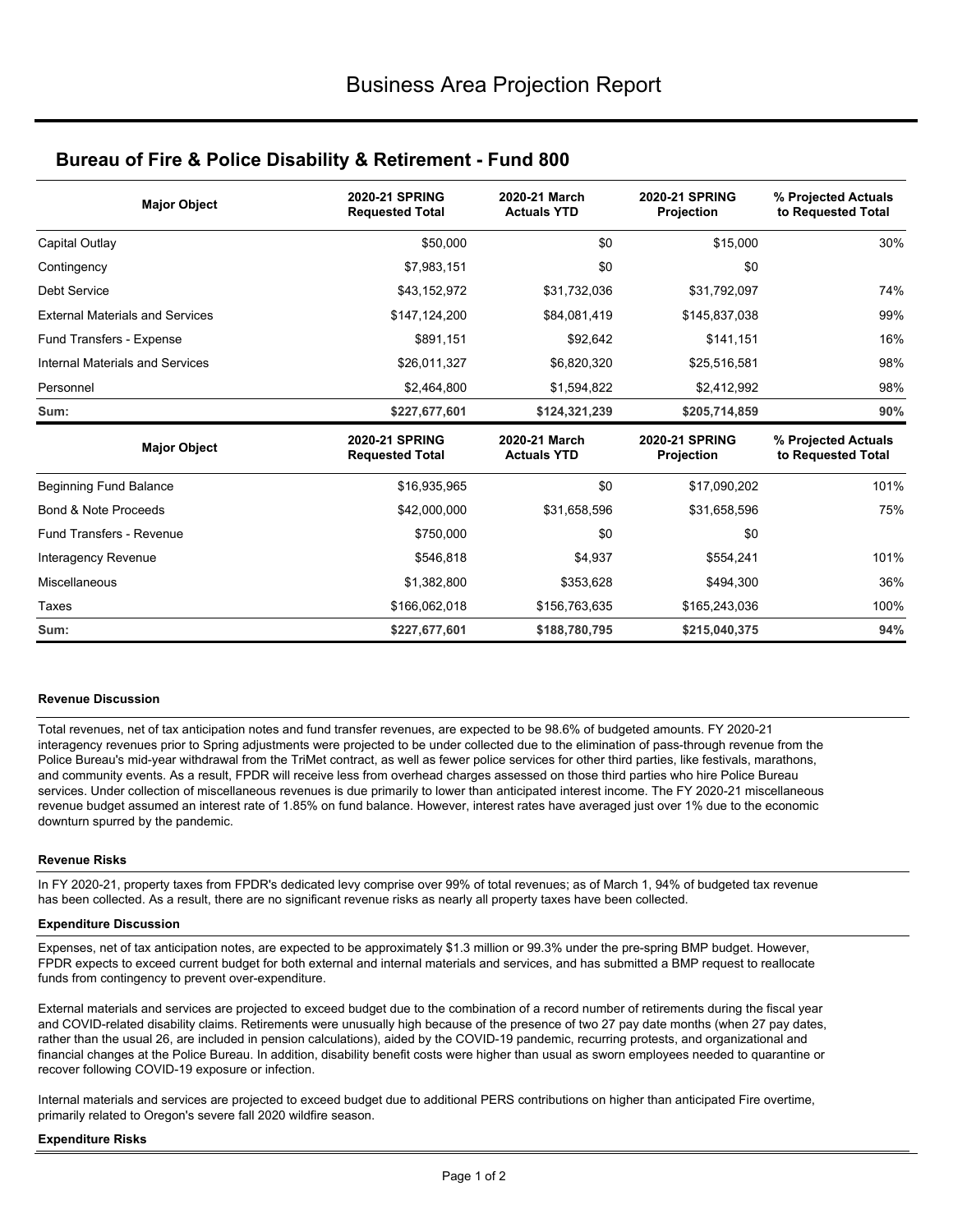Expenditure risks are mild to low. It is possible that there will be even more retirements than estimated before the end of this fiscal year, although FPDR thinks that is unlikely given the record number of retirements already experienced during the 27 pay date months earlier in the fiscal year. Further, it is possible that PERS contributions will be even more than currently projected if protest activity again ticks up and Police overtime increases beyond current assumptions. Given that most sworn staff have been vaccinated, FPDR anticipates disability benefit costs will stay within the Spring BMP amended budget. However, an increase in community COVID transmission could again increase exposures and thus disability claims, should future spikes in the virus or its variants occur.

#### **Other Notes**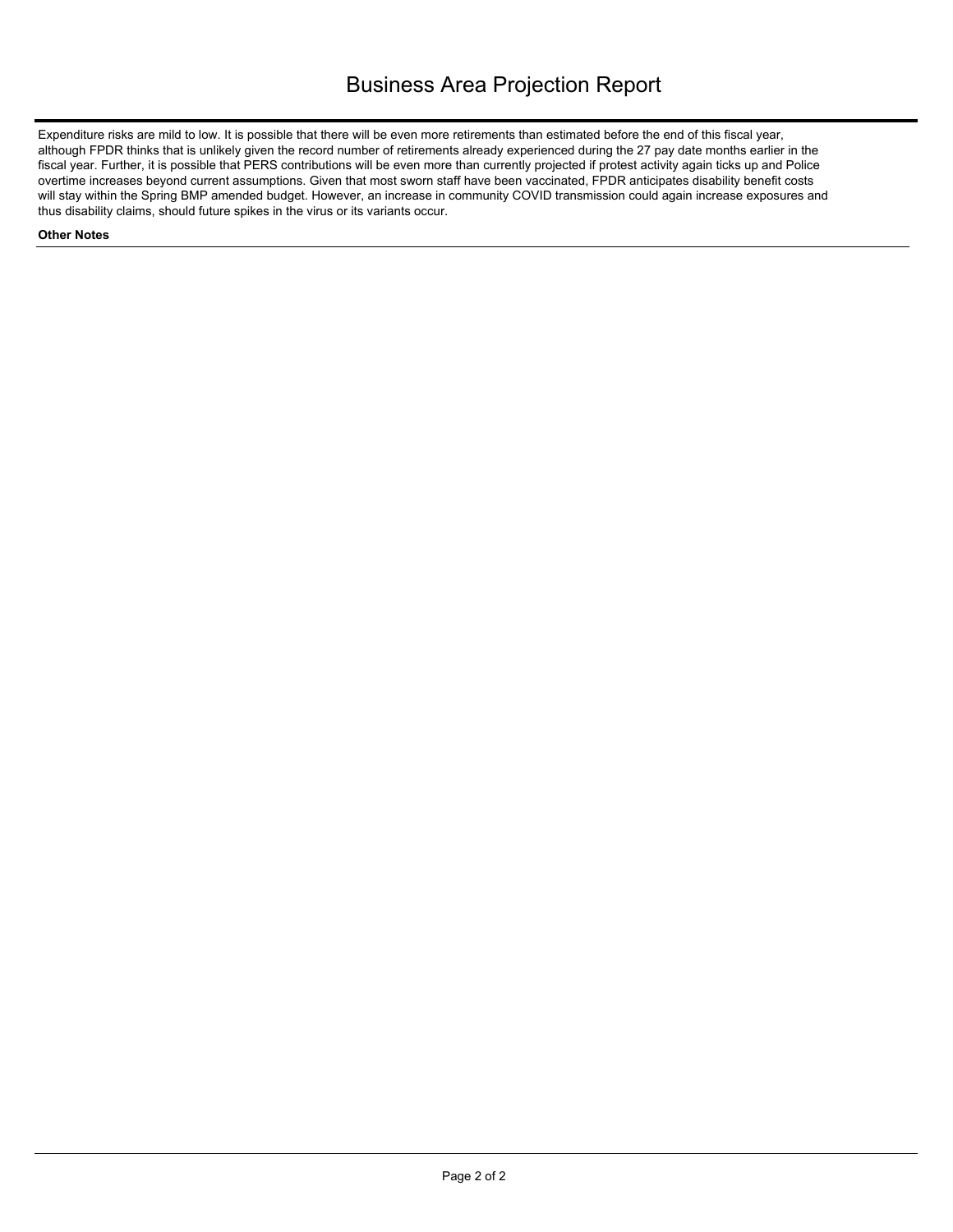# **Bureau of Fire & Police Disability & Retirement - Fund 801**

| <b>Major Object</b>           | <b>2020-21 SPRING</b><br><b>Requested Total</b> | 2020-21 March<br><b>Actuals YTD</b> | <b>2020-21 SPRING</b><br><b>Projection</b> | % Projected Actuals<br>to Requested Total |  |  |
|-------------------------------|-------------------------------------------------|-------------------------------------|--------------------------------------------|-------------------------------------------|--|--|
| <b>Ending Fund Balance</b>    | \$750,000                                       | \$0                                 | \$750,000                                  | 100%                                      |  |  |
| Fund Transfers - Expense      | \$750,000                                       | \$0                                 | \$0                                        |                                           |  |  |
| Sum:                          | \$1,500,000                                     | \$0                                 | \$750,000                                  | 50%                                       |  |  |
|                               |                                                 |                                     |                                            |                                           |  |  |
| <b>Major Object</b>           | <b>2020-21 SPRING</b><br><b>Requested Total</b> | 2020-21 March<br><b>Actuals YTD</b> | <b>2020-21 SPRING</b><br><b>Projection</b> | % Projected Actuals<br>to Requested Total |  |  |
| <b>Beginning Fund Balance</b> | \$750,000                                       | \$0                                 | \$750,000                                  | 100%                                      |  |  |
| Fund Transfers - Revenue      | \$750,000                                       | \$0                                 | \$0                                        |                                           |  |  |

#### **Other Notes**

FPDR budgets a transfer from the FPDR Reserve Fund each year should tax anticipation note proceeds prove insufficient to maintain a positive cash balance in the operating fund. The transfer was not necessary in FY 2020-21.